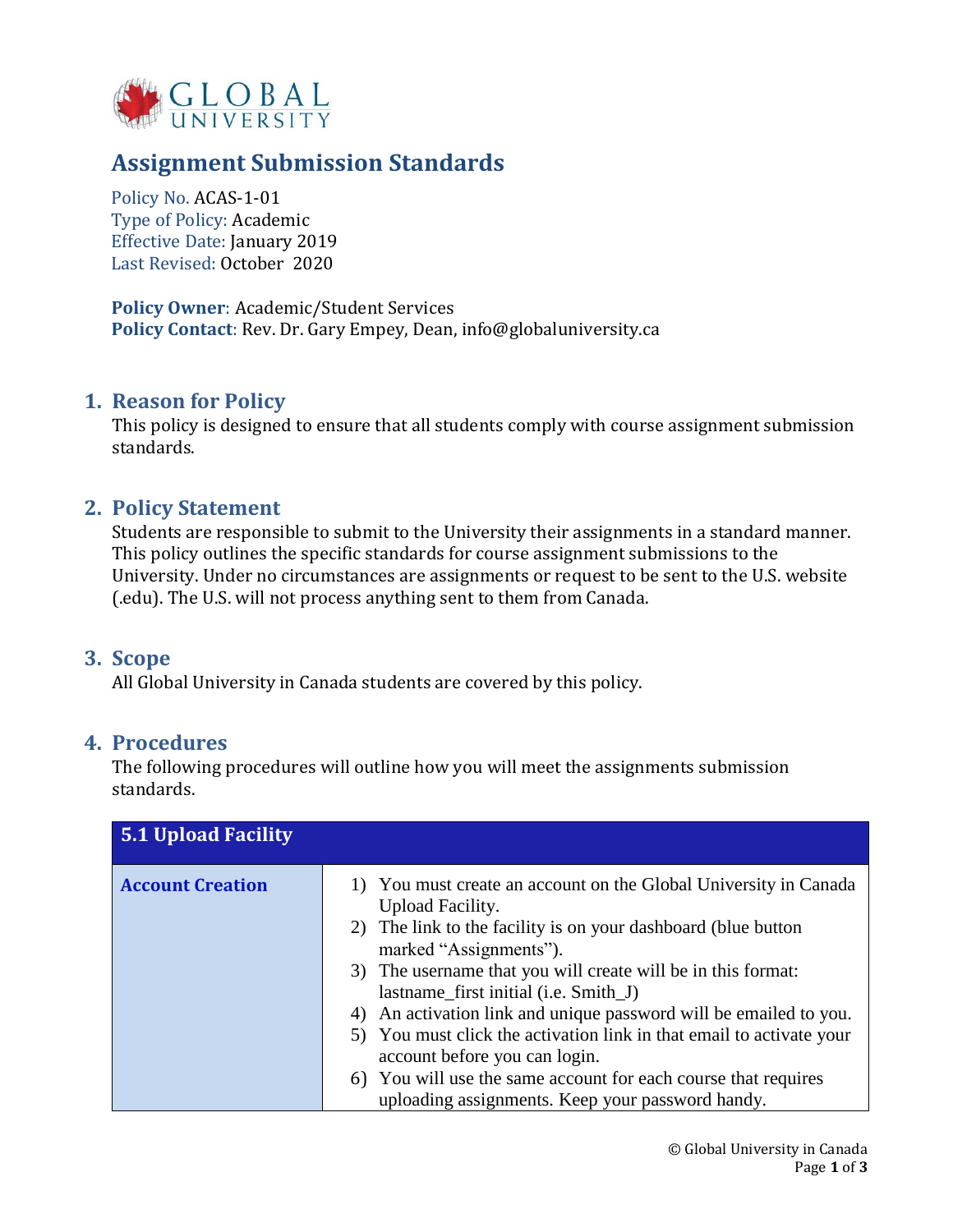| <b>Allowed File Formats</b> | 1) The Upload Facility allows only the following file extensions<br>a. Document: .pdf<br>b. Audio: . $mp3$<br>c. Video: .mp4 and .flv                                                                                                                                                                                                                                                                                                                                                           |  |
|-----------------------------|-------------------------------------------------------------------------------------------------------------------------------------------------------------------------------------------------------------------------------------------------------------------------------------------------------------------------------------------------------------------------------------------------------------------------------------------------------------------------------------------------|--|
| <b>Browser</b>              | Use Google Chrome as your browser.                                                                                                                                                                                                                                                                                                                                                                                                                                                              |  |
| <b>Uploading Files</b>      | Only upload the final version of assignment.<br>Sub Folders are not necessary to be created at Upload Facility.<br>2)<br>Single and multiple files can simply be dragged and dropped<br>3)<br>while uploading.<br>4) You will not receive a confirmation email once you have<br>uploaded the files. If you see them in your upload folder then<br>we have received them.<br>5) Under no circumstances are you to email your assignments.<br>Do not email a notification that you have uploaded. |  |

| 5.2 Naming Files          |                                                                                                                                                                                                                                         |
|---------------------------|-----------------------------------------------------------------------------------------------------------------------------------------------------------------------------------------------------------------------------------------|
| <b>Assignment Names</b>   | Assignment file names must be in these exact example formats:<br>SMITH JOHN-BIB3013-PRO-20JAN19.pdf<br>SMITH JOHN-BIB3013-PRO-20JAN19.mp3<br>2)<br>SMITH JOHN-BIB3013-CRA-20JAN19.pdf<br>3)<br>SMITH JOHN-BIB3013-SLR-20JAN19.pdf<br>4) |
| <b>Exam Request Names</b> | Exam request file names must be in these exact example<br>formats:<br>SMITH JOHN-BIB3013-RTFE-20JAN19.pdf<br>SMITH JOHN-BIB3013-RTME-20JAN19.pdf                                                                                        |
| <b>Punctuation</b>        | No other punctuation is allowed in the file name other that what<br>is shown in the above examples.                                                                                                                                     |

| 5.3 Uploading Assignments and Requests |                                                                                                                                                                                                                  |  |  |
|----------------------------------------|------------------------------------------------------------------------------------------------------------------------------------------------------------------------------------------------------------------|--|--|
| <b>Mid-Term Course</b><br><b>Exam</b>  | 1) No assignments are required to be submitted before writing the<br>mid-term exam.<br>2) Download the RTME form from the Forms Section below.<br>Print the RTME form, fill it out, and scan it as .pdf.<br>3)   |  |  |
|                                        | 4) Upload through the Upload Facility.                                                                                                                                                                           |  |  |
|                                        | Allow 2-3 days for processing.<br>51                                                                                                                                                                             |  |  |
| <b>Final Course Exam</b>               | All assignments: Project: PRO, Collateral Reading Assignment:<br>CRA, Service Learning Requirement: SLR and the Request to<br>Take Final Exam: RTFE must be uploaded to the Upload<br>Facility at the same time. |  |  |
|                                        | Changes to assignments after submitted are not allowed.<br>2)                                                                                                                                                    |  |  |
|                                        | Download the RTFE form from the Forms Section below.<br>3)                                                                                                                                                       |  |  |
|                                        | Allow 2-3 days for processing.<br>4)                                                                                                                                                                             |  |  |
|                                        | Allow yourself ample time to write your exam before the course                                                                                                                                                   |  |  |